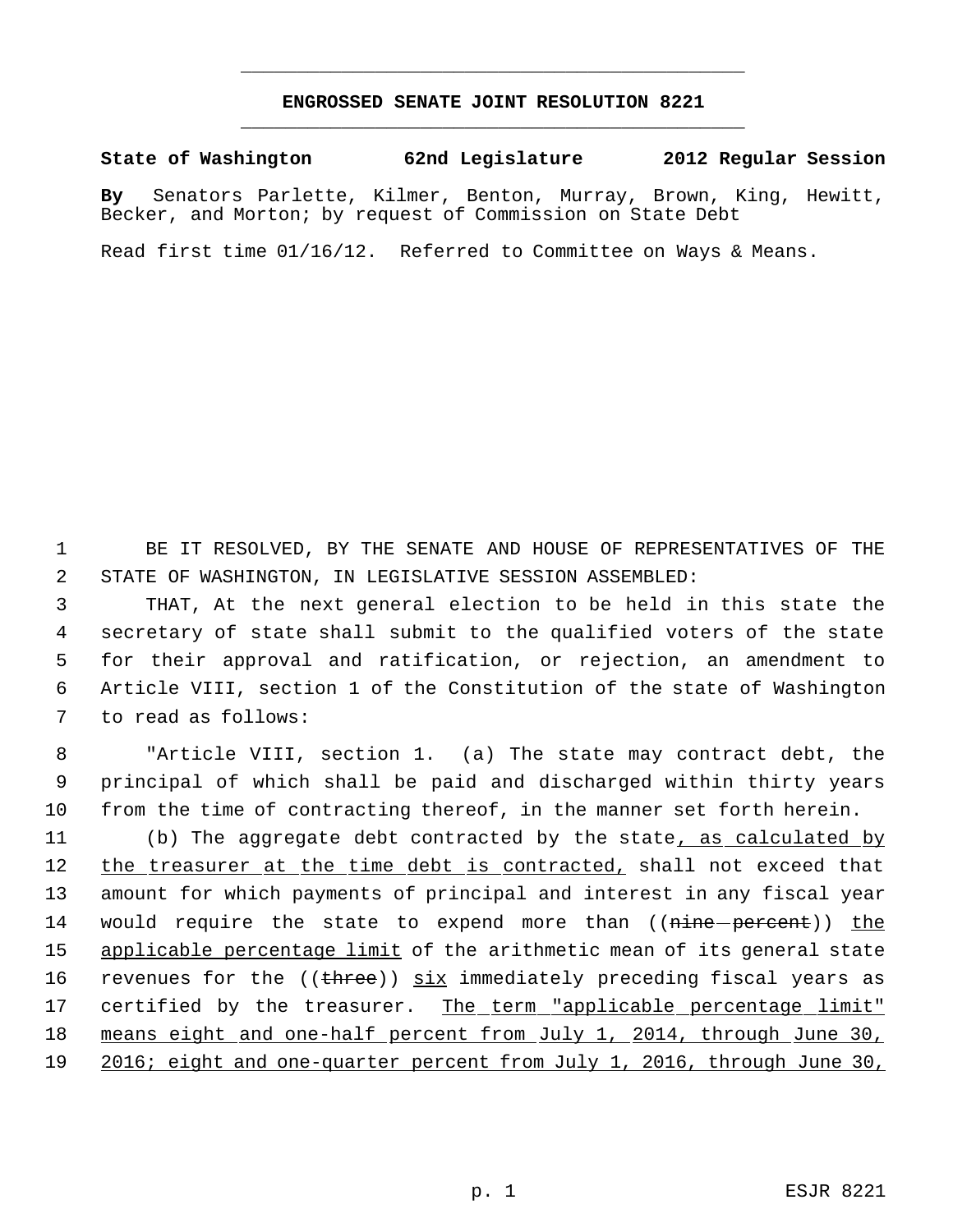1 2034; eight percent from July 1, 2034, and thereafter. The term "fiscal year" means that period of time commencing July 1 of any year and ending on June 30 of the following year.

 (c) The term "general state revenues," when used in this section, shall include all state money received in the treasury from each and every source ((whatsoever except)), including moneys received from ad valorem taxes levied by the state and deposited in the general fund in 8 each fiscal year, but not including: (1) Fees and other revenues derived from the ownership or operation of any undertaking, facility, or project; (2) Moneys received as gifts, grants, donations, aid, or assistance or otherwise from the United States or any department, bureau, or corporation thereof, or any person, firm, or corporation, public or private, when the terms and conditions of such gift, grant, donation, aid, or assistance require the application and disbursement of such moneys otherwise than for the general purposes of the state of Washington; (3) Moneys to be paid into and received from retirement system funds, and performance bonds and deposits; (4) Moneys to be paid 18 into and received from trust funds ((including-but-not-limited-to 19 moneys-received-from-taxes-levied-for-specific-purposes)) and the several permanent and irreducible funds of the state and the moneys 21 derived therefrom but excluding bond redemption funds; (5) Moneys received from taxes levied for specific purposes and required to be 23 deposited for those purposes into specified funds or accounts other 24 than the general fund; and (6) Proceeds received from the sale of bonds or other evidences of indebtedness.

 (d) In computing the amount required for payment of principal and interest on outstanding debt under this section, debt shall be construed to mean borrowed money represented by bonds, notes, or other evidences of indebtedness which are secured by the full faith and credit of the state or are required to be repaid, directly or indirectly, from general state revenues and which are incurred by the state, any department, authority, public corporation, or quasi public corporation of the state, any state university or college, or any other public agency created by the state but not by counties, cities, towns, school districts, or other municipal corporations, but shall not include obligations for the payment of current expenses of state government, nor shall it include debt hereafter incurred pursuant to section 3 of this article, obligations guaranteed as provided for in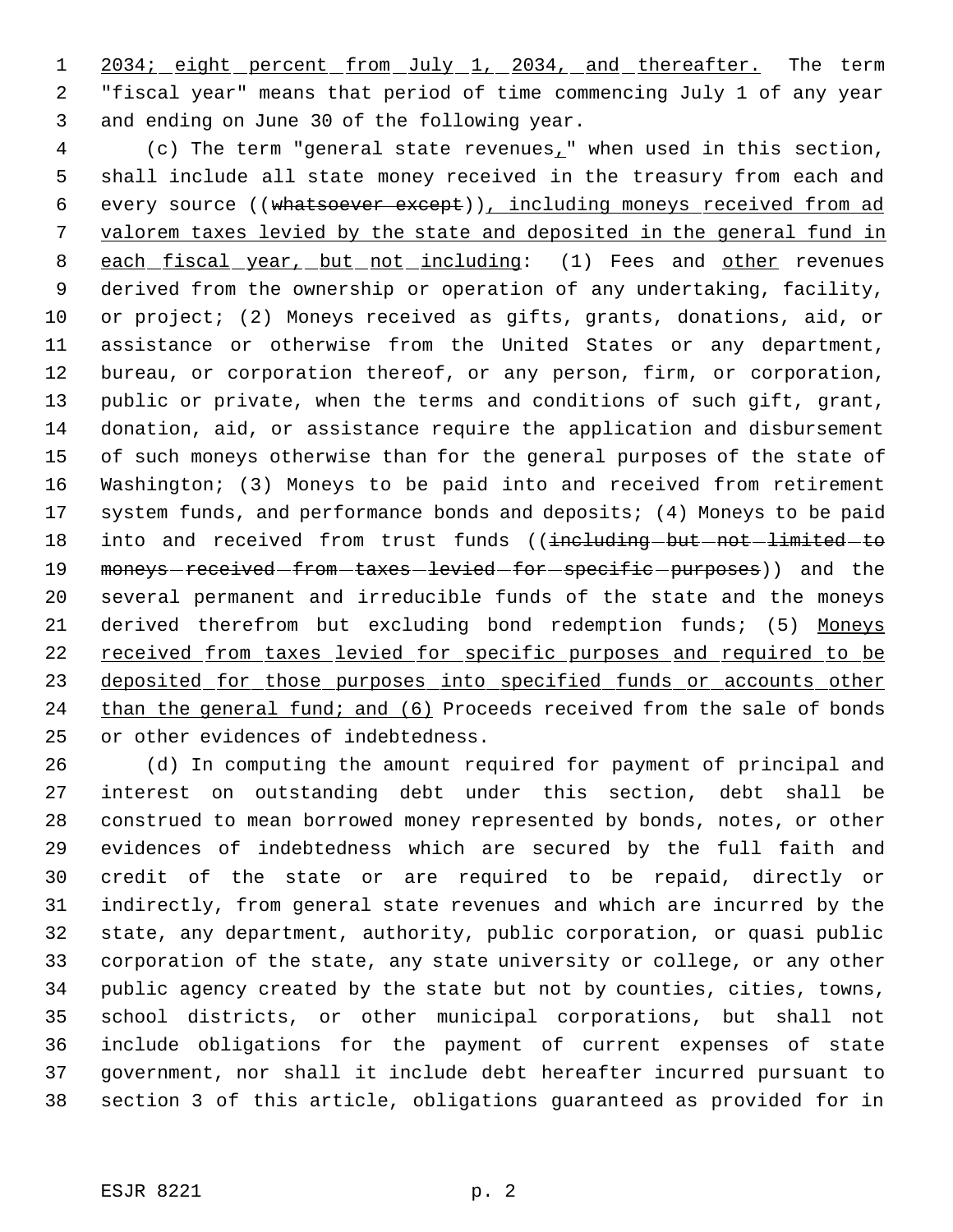subsection (g) of this section, principal of bond anticipation notes or obligations issued to fund or refund the indebtedness of the Washington state building authority. In addition, for the purpose of computing the amount required for payment of interest on outstanding debt under subsection (b) of this section and this subsection, "interest" shall be reduced by subtracting the amount scheduled to be received by the state as payments from the federal government in each year in respect of bonds, notes, or other evidences of indebtedness subject to this section.

 (e) The state may pledge the full faith, credit, and taxing power of the state to guarantee the voter approved general obligation debt of school districts in the manner authorized by the legislature. Any such guarantee does not remove the debt obligation of the school district and is not state debt.

 (f) The state may, without limitation, fund or refund, at or prior to maturity, the whole or any part of any existing debt or of any debt hereafter contracted pursuant to section 1, section 2, or section 3 of this article, including any premium payable with respect thereto and interest thereon, or fund or refund, at or prior to maturity, the whole or any part of any indebtedness incurred or authorized prior to the effective date of this amendment by any entity of the type described in subsection (h) of this section, including any premium payable with respect thereto and any interest thereon. Such funding or refunding shall not be deemed to be contracting debt by the state.

 (g) Notwithstanding the limitation contained in subsection (b) of this section, the state may pledge its full faith, credit, and taxing power to guarantee the payment of any obligation payable from revenues received from any of the following sources: (1) Fees collected by the state as license fees for motor vehicles; (2) Excise taxes collected by the state on the sale, distribution or use of motor vehicle fuel; and (3) Interest on the permanent common school fund: *Provided,* That the legislature shall, at all times, provide sufficient revenues from such sources to pay the principal and interest due on all obligations for which said source of revenue is pledged.

 (h) No money shall be paid from funds in custody of the treasurer with respect to any debt contracted after the effective date of this amendment by the Washington state building authority, the capitol committee, or any similar entity existing or operating for similar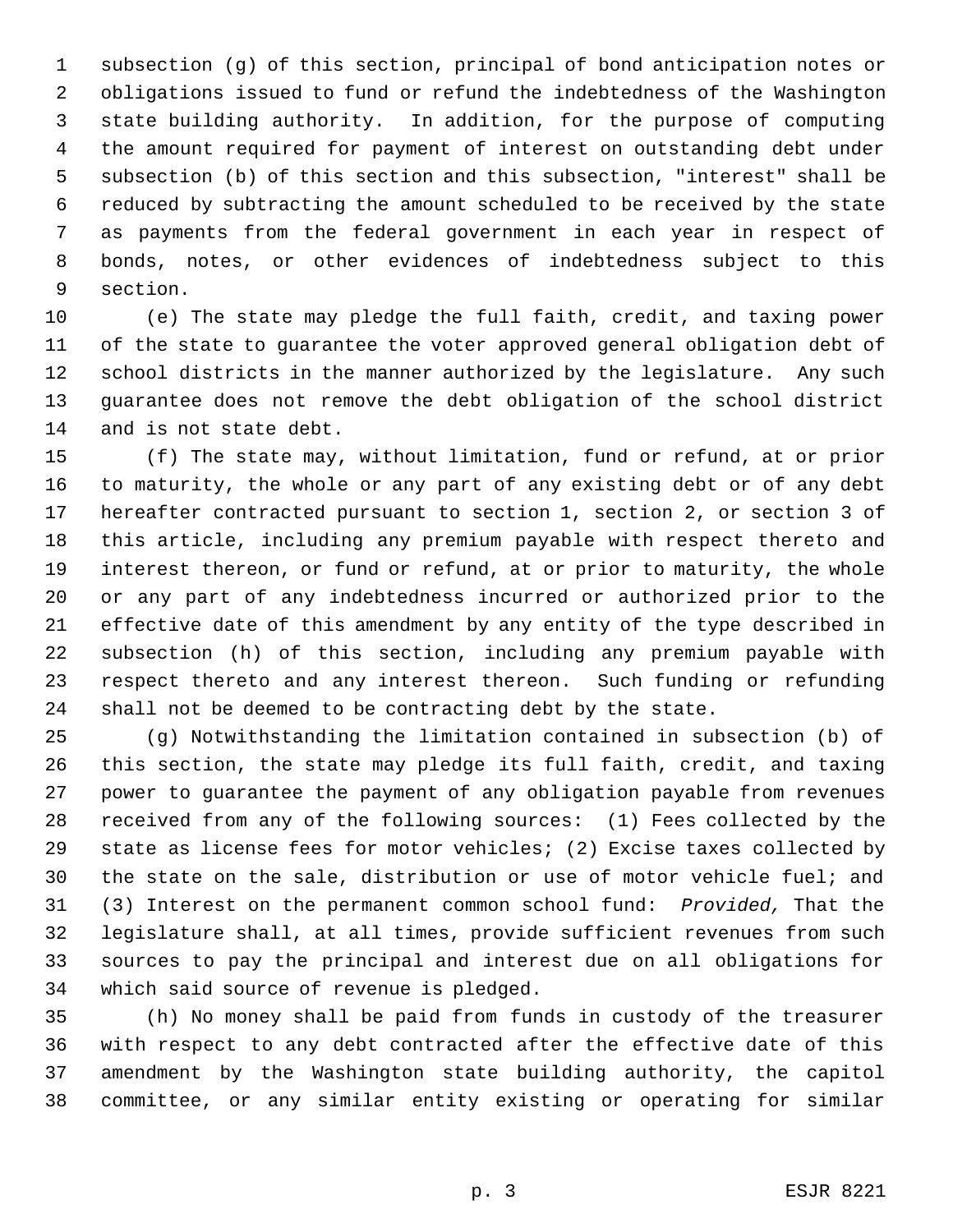purposes pursuant to which such entity undertakes to finance or provide a facility for use or occupancy by the state or any agency, department, or instrumentality thereof.

 (i) The legislature shall prescribe all matters relating to the contracting, funding or refunding of debt pursuant to this section, including: The purposes for which debt may be contracted; by a favorable vote of three-fifths of the members elected to each house, the amount of debt which may be contracted for any class of such purposes; the kinds of notes, bonds, or other evidences of debt which may be issued by the state; and the manner by which the treasurer shall determine and advise the legislature, any appropriate agency, officer, or instrumentality of the state as to the available debt capacity within the limitation set forth in this section. The legislature may delegate to any state officer, agency, or instrumentality any of its powers relating to the contracting, funding or refunding of debt pursuant to this section except its power to determine the amount and purposes for which debt may be contracted.

 (j) The full faith, credit, and taxing power of the state of Washington are pledged to the payment of the debt created on behalf of the state pursuant to this section and the legislature shall provide by appropriation for the payment of the interest upon and installments of principal of all such debt as the same falls due, but in any event, any court of record may compel such payment.

 (k) Notwithstanding the limitations contained in subsection (b) of this section, the state may issue certificates of indebtedness in such sum or sums as may be necessary to meet temporary deficiencies of the treasury, to preserve the best interests of the state in the conduct of the various state institutions, departments, bureaus, and agencies during each fiscal year; such certificates may be issued only to provide for appropriations already made by the legislature and such certificates must be retired and the debt discharged other than by refunding within twelve months after the date of incurrence.

 (l) Bonds, notes, or other obligations issued and sold by the state of Washington pursuant to and in conformity with this article shall not be invalid for any irregularity or defect in the proceedings of the issuance or sale thereof and shall be incontestable in the hands of a bona fide purchaser or holder thereof.